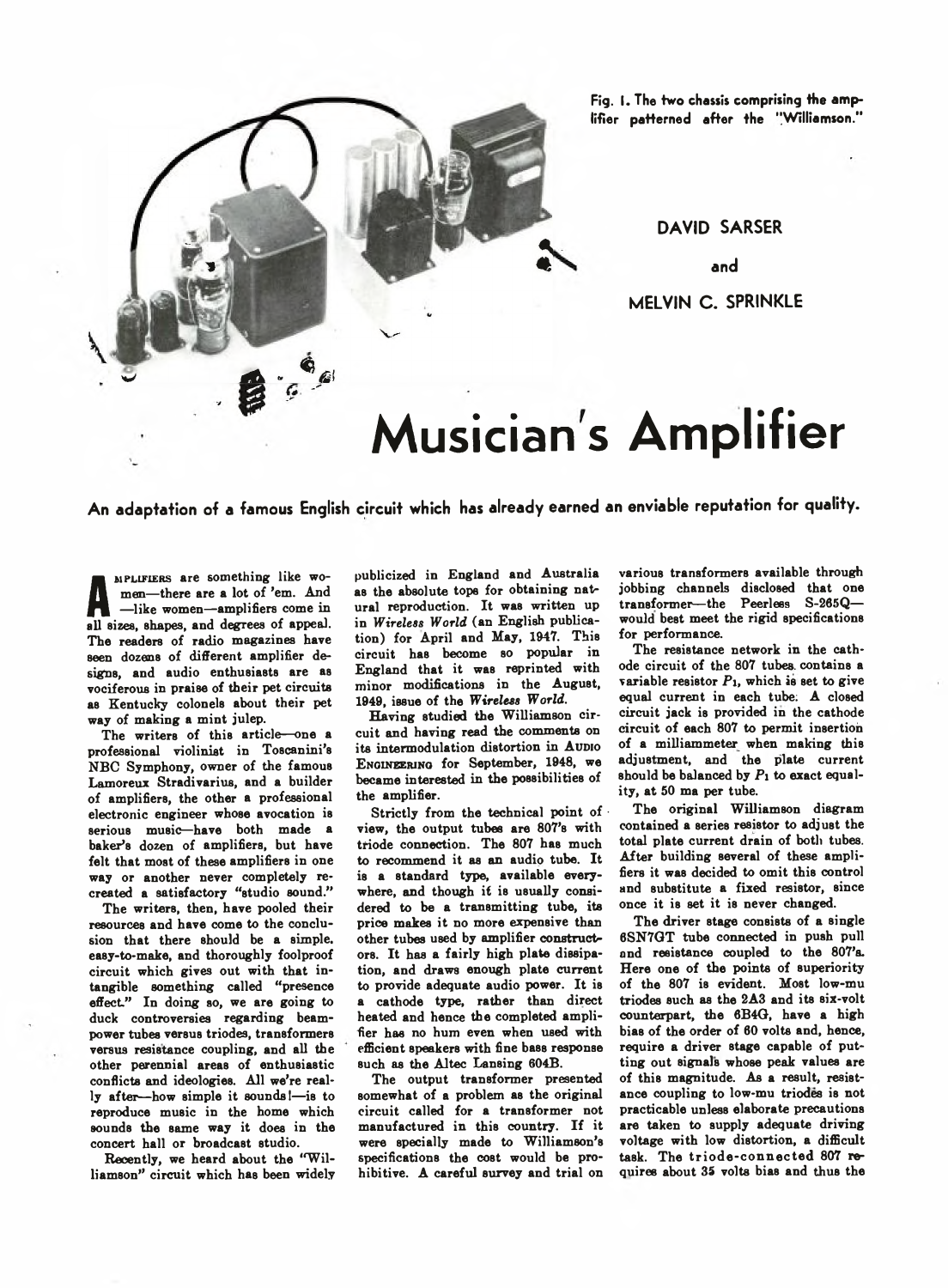

**Fig. 2. Schematic of the amplifier section.**

use of 6SN7 as a driver becomes practical. The first two stages are unique as they consist of a single 6SN7 tube using the first section as a voltage amplifier which is directly coupled to a " cathodyne" or split load type of phase inverter. Use of this type of phase inverter permits direct coupling, as the positive voltage on the phase inverter grid is offset by the high positive voltage on its cathode. Direct coupling to the phase inverter permits the extension of the low-frequency response in this stage to d.c. and eliminates coupling networks which can cause phase shift and low-frequency attenuation. It will be seen from the schematic, *Fig.* 2, that there are only four coupling capacitors in the entire amplifier, two on each side of the push pull system. Thus the response of this amplifier at low frequencies is remarkably good.

# **Inverse Feedback**

It will be noted that inverse feedback is used in this amplifier. Inverse feedback has been used with beam power amplifiers, but the circuit is not confined to this type of amplifier. Our amplifier incorporates approximately 20 db of feedback which is put around four stages and the output transformer. With this much feedback there is absolutely no trace of supersonic or subaudible oscillation, a tribute to the design of the output transformer. Feedback greatly improves the linearity and response of the amplifier and reduces the source impedance looking back into the output terminals to the unbelievably low figure of about *Yi* of an ohm on the 16-ohm output tap. When this amplifier is used with highly damped, high-efficiency speakers, the clarity of reproduction is more than satisfactory.

In connection with source impedance, there are two schools of thought. One group holds that the source impedance should be made as low as possible by using triode tubes, by the use of inverse feedback, or possibly both. The other group maintains that the source impedance should be low, but not necesarily as small as possible—their claims being based upon listening tests. This second group feels that a representative value of source impedance should be from 0.5 to 1.0 times the load impedance; thus on a 16-ohm tap the source impedance would be between 8 and 16 ohms. This amplifier has been constructed so that the source impedance is very low and those persons who prefer a slightly higher value may increase the feedback resistor (R-21) to approximately 22,000 ohms, or they may insert a resistor in series with the speaker voice coil should they prefer to retain the effects of the high feedback in this amplifier.

The power supply, *Fig.* 3, is built on a separate chassis to eliminate hum and also to provide a more compact construction, which simplifies installation. It is conventional with the exception that high grade 600-volt oil-filled capacitors are used in the filter. The recommended power transformer is designed for continuous operation with a drain of 200 ma in the plate supply. In practice it is found that after the amplifier has been on all day the transformer is just moderately warm.

### **Construction DotaBs**

Construction of this amplifier is simple. The amplifier and power supply are both placed on a 5 x 10 x 3 chassis; there is plenty of room for parts with complete accessibility for service should it be required. All resistors and capacitors are mounted on a terminal strip which is mounted on one side of the chassis as shown in *Fig.* 4. This type of construction, long used by professional amplifier builders, has been much neglected by amateur constructors and its use is encouraged to provide neatness as well as ease of construction and repair.

In order to reduce hum and undesired coupling between stages to a minimum, a grounding bus is used. This begins in the amplifier where the  $B-$  from the power supply enters the chassis, connects to the grounded side (terminal 12) of the output transformer secondary and then is carried along on the terminal strip toward the input, picking up cathode circuits and filter capacitor cans as it goes. It is grounded to the chassis at only one point near the input connector. Use of a grounding bus in amplifiers is also well known to professionals, and a large part of the



Fig. 3. Schematic of the power supply.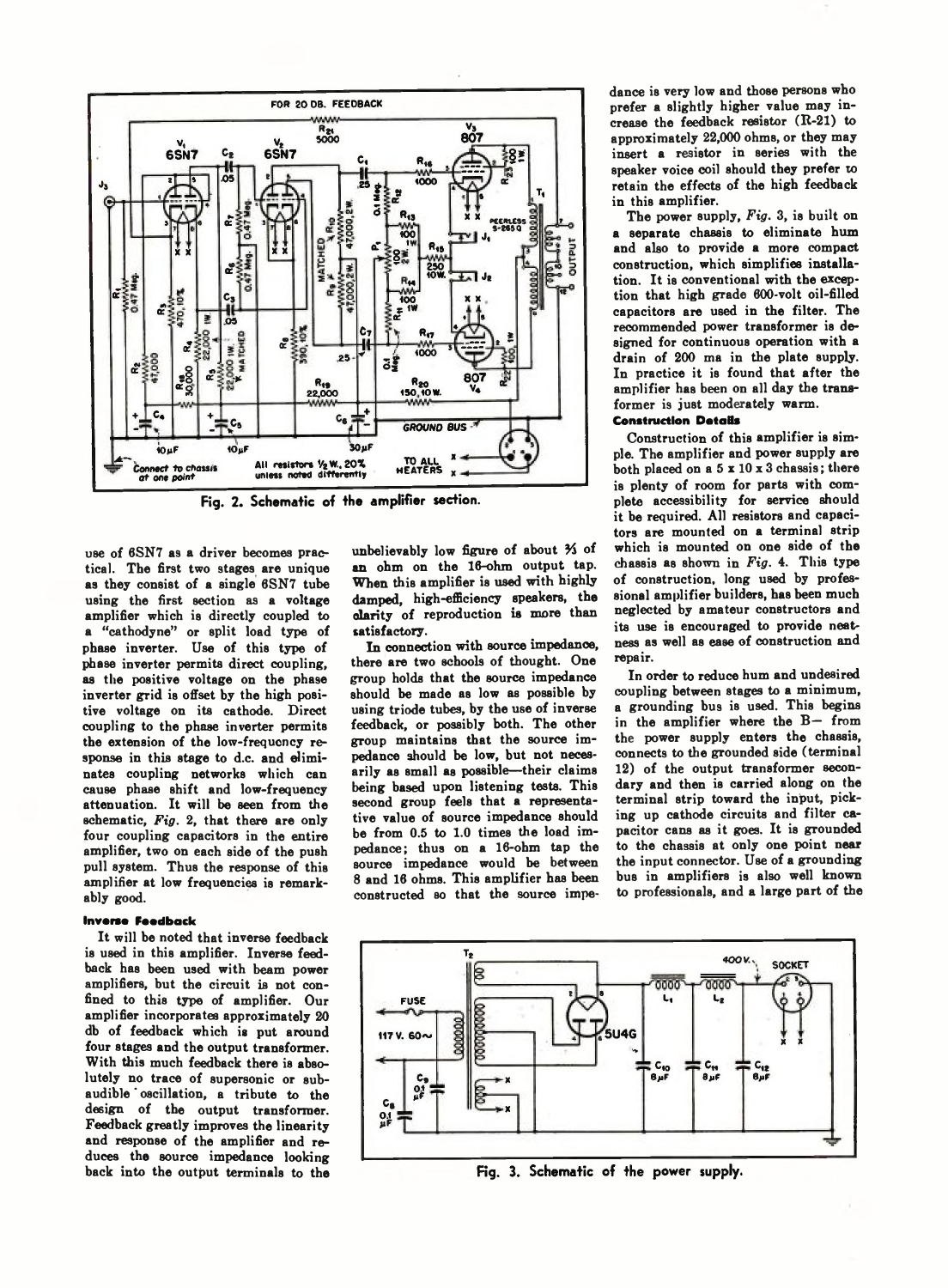difficulties encountered by amateur constructors is due to haphazard ground connections. The layout of parts for the power supply is shown in Fig. 5.

At this point it might be well to review a few of the beliefs held by amateur constructors of amplifiers. Many amplifier designs which have appeared in magazines have had their virtues extolled solely on the basis of frequency measurements. The measurement of frequency response is an important property of an amplifier, but it is not the *only* property which contributes to naturalness in the reproduced sound. Frequency response is a measure of how the gain of the amplifier changes as a function of frequency. If, for example, the absolute gain is 75 db at 1,000 cps and 70 db at 10,000 cps, then the amplifier is said to be down 5 db at 10,000 cps. For this reason frequency response measurements are usually made at low output levels.



**Fig. 4. Parts layout of the amplifier on a 5 x 10 chassis.**

#### **Power Output vs. Frequency**

One important property of an amplifier which has long been neglected in the previous literature on the subject is power output at various frequencies. Magazine articles and manufacturers' literature will state that an amplifier will put out "10 watts." Sometimes they state the frequency and the degree of distortion that was present when this measurement was made. The importance of power output over the audible spectrum is so great that it cannot be over-emphasized, and it is this factor which is to a large degree responsible for naturalness of reproduction and freedom from distortion. Full power output over a wide band of frequencies is largely determined by the output transformer, the most important component in an audio amplifier.

The manufacturers of output transformers more often than not fail to make any statement as to the power output of amplifiers using their transformers at various frequencies. Regarding the transformer we used, the manu-



**Fig. 5. Parts layout for power supply.**

facturer states that the output will be down no more than 3 db from midrange power at 20 cps and at 20,000 cps. Audio enthusiasts who make measurements of power at various frequencies from 20 to 20,000 cps would be amazed to see the very poor power characteristic of a favorite amplifier.

#### **Performance**

The absolute gain of this amplifier, with about 20 db of feedback, is 70.8 db. The frequency response was measured by feeding in a signal at constant level from an audio oscillator, the signal being fed through a series resistor of 500.000 ohms which is equal to the input impedance of the amplifier. This is the customary way of measuring amplifiers professionally. The output was measured across a 16-ohm non-inductive resistor and high grade meters were used which had a minimum of frequency error. Under these conditions the amplifier is flat from 20 to 80,000 cps. There is a rise of 3.4 db at 96,000 cps and the output begins to fall at about 100.000 cps. In the revised article, Mr. Williamson states that his amplifier is flat from 20 to 100,000 cps, but he does not state the manner in which the response was measured.

The amplifier performs exceptionally well when tested with square waves. This test consists of feeding square waves into the input and observing the wave form on an oscilloscope at various points throughout the circuit. If the output waveforms have sharp comers and no tilt on top and bottom the following things can be said about the amplifier:

1. The frequency response is flat to at least 20 times the fundamental frequency of the square waves.

2. There is no time delay; i.e., the phase shift through the amplifier is proportional to frequency.

3. There is no spurious oscillation produced by steep-wave-front signals, such as the usual music and speech programs.

Square wave testing is a sensitive method of testing amplifiers, especially with regard to phase shift, and it was found that this amplifier passed without distortion square waves having fundamental frequencies from 20 cps to 5.000 cps. These signals were passed through the entire amplifier and not just one stage. This confirms the frequency - response measurements and showed that there is uniform time delay for all frequencies between 20 and 100.000 cps. It is entirely possible that the startling realism in reproduced music is due to the excellent phase characteristics of the amplifier, as a non-



**Fig. 7. Intermodula+ion distortion curve plotted against power output.**

linear phase characteristic disturbs the arrangement of harmonics in complicated signals such as program material.

Mr. Williamson does not state the power characteristics of his amplifier, but does say that the power output is 15 watts. As our output tubes are not exactly the same as the KT66 valves originally used, we cannot make accurate comparison, but with 807 tubes and a 400-volt plate supply it will deliver 12.2 watts to the load resistor at 1,000 cps at 7 per cent intermodulation distortion. As may be seen from *Fig.* 6, the power begins falling off at low frequencies and is approximately 0.7 db down at 40 cps and 2.1 db down at 20

Fig. 6. Relative power output with respect to frequency.